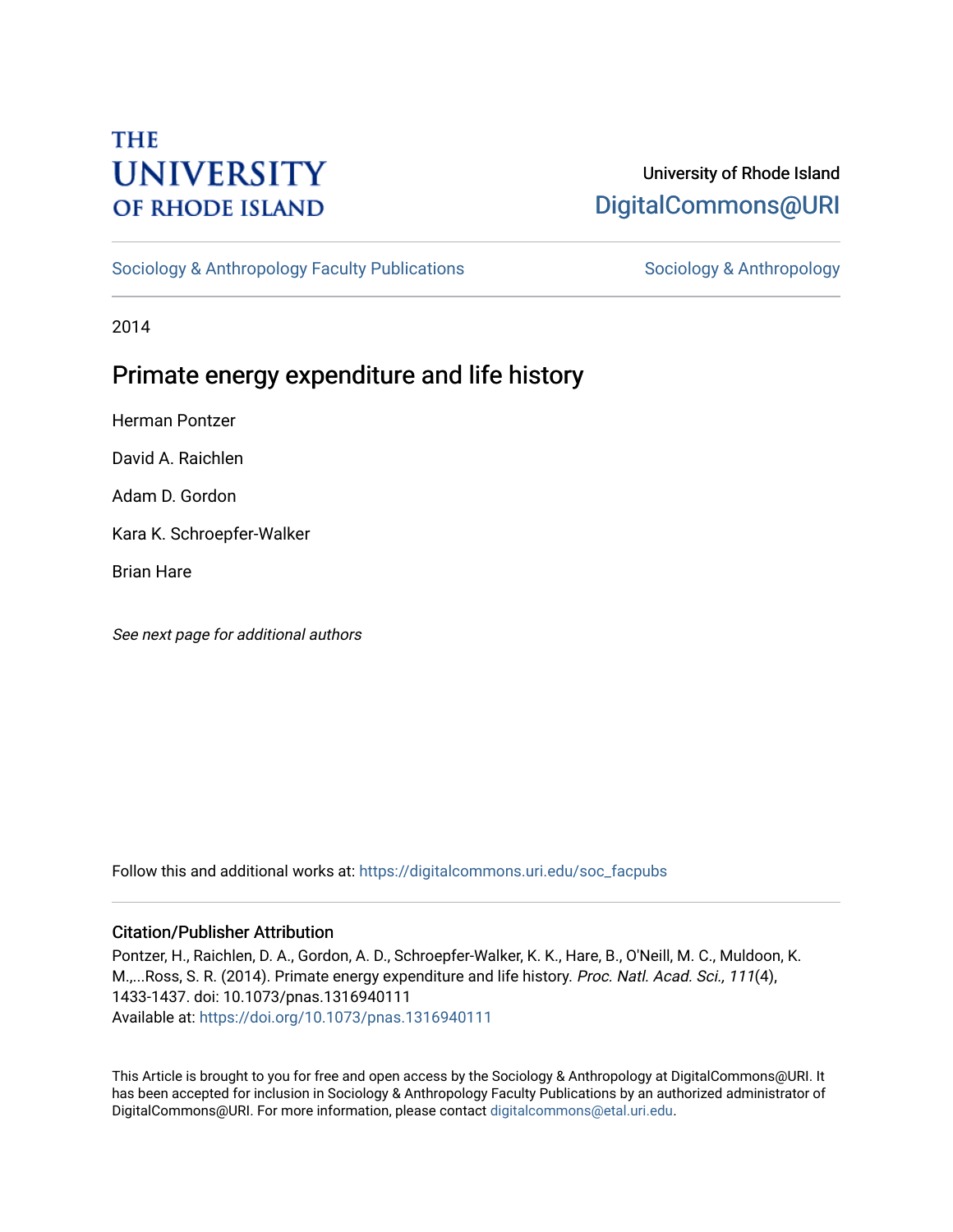## Authors

Herman Pontzer, David A. Raichlen, Adam D. Gordon, Kara K. Schroepfer-Walker, Brian Hare, Matthew C. O'Neill, Kathleen M. Muldoon, Holly M. Dunsworth, Brian M. Wood, Karin Isler, Judith Burkart, Mitchell Irwin, Robert W. Shumaker, Elizabeth V. Lonsdorf, and Stephen R. Ross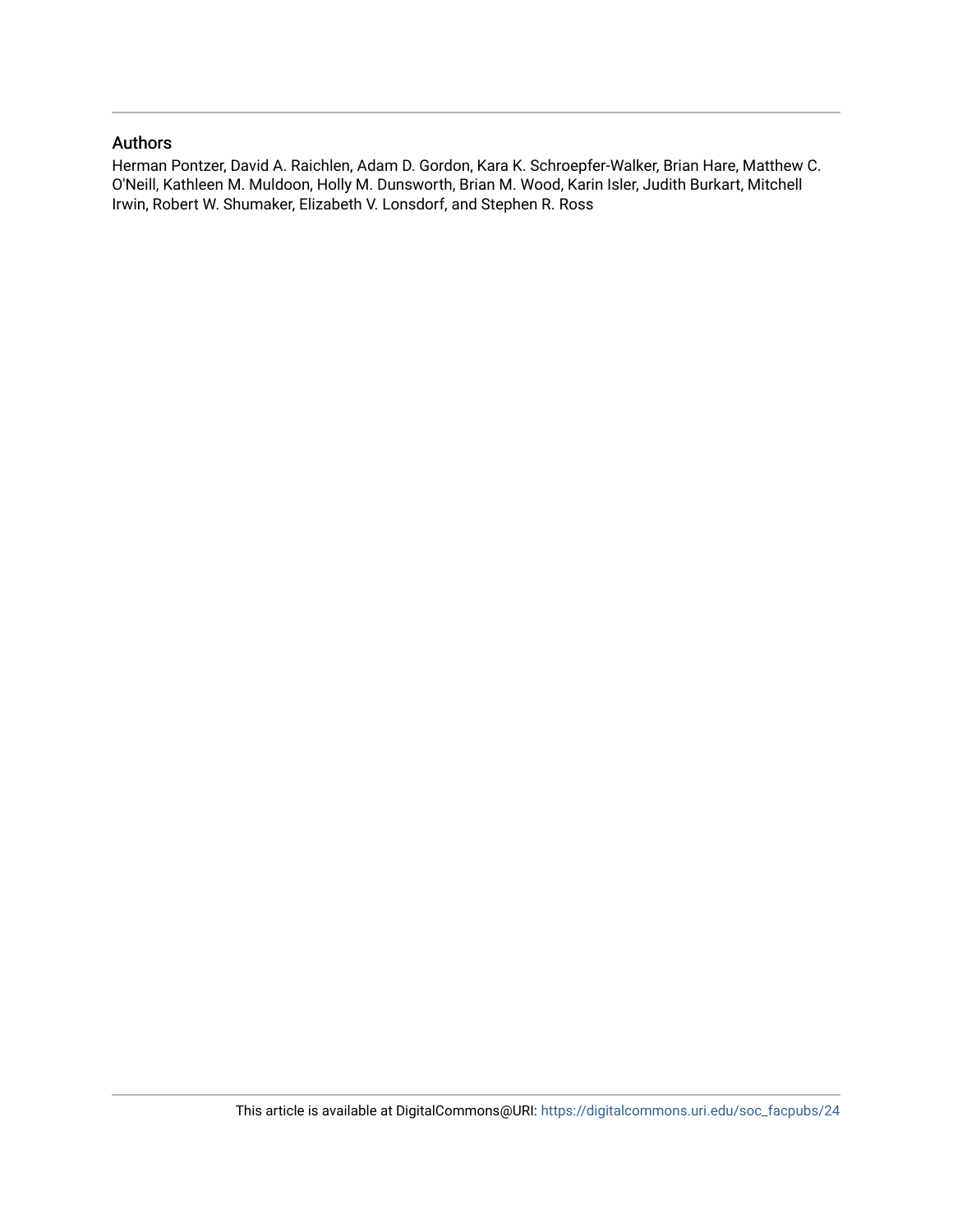

# Primate energy expenditure and life history

Herman Pontzer<sup>a,b,1</sup>, David A. Raichlen<sup>c</sup>, Adam D. Gordon<sup>d</sup>, Kara K. Schroepfer-Walker<sup>e</sup>, Brian Hare<sup>e</sup>, Matthew C. O'Neill<sup>f</sup>, Kathleen M. Muldoon<sup>g</sup>, Holly M. Dunsworth<sup>h</sup>, Brian M. Wood<sup>i</sup>, Karin Isler<sup>i</sup>, Judith Burkart<sup>i</sup>, Mitchell Irwin<sup>k</sup>, Robert W. Shumaker<sup>l,m</sup>, Elizabeth V. Lonsdorf<sup>n,o</sup>, and Stephen R. Ross<sup>o</sup>

<sup>a</sup>Department of Anthropology, Hunter College, New York, NY 10065; <sup>b</sup>New York Consortium for Evolutionary Primatology, New York, NY; <sup>c</sup>School of Anthropology, University of Arizona, Tucson, AZ 85721; <sup>d</sup>Department of Anthropology, University at Albany–State University of New York, Albany, NY 12222;<br>EDepartment of Evolutionary Anthropology, Duke University, Durbam, Department of Evolutionary Anthropology, Duke University, Durham, NC 27708; <sup>f</sup>Department of Anatomical Sciences, Stony Brook University School of Medicine, Stony Brook, NY 11794; <sup>g</sup>Department of Anatomy, The Geisel School of Medicine at Dartmouth, Hanover, NH 03755; <sup>h</sup>Department of Sociology and Anthropology, University of Rhode Island, Kingston, RI 02881; <sup>i</sup>Department of Anthropology, Yale University, New Haven, CT 06520; <sup>j</sup>Anthropological<br>Institute and Museum, University of Zürich–Irchel, 8057 Zurich, Swit Indianapolis Zoo, Indianapolis, IN 46222; <sup>m</sup>Department of Anthropology, Indiana University, Bloomington, IN 47405; <sup>n</sup>Department of Psychology, Franklin and Marshall College, Lancaster, PA 17603; and <sup>o</sup>Lincoln Park Zoo, Chicago, IL 60614

Edited by James H. Brown, University of New Mexico, Albuquerque, NM, and approved December 4, 2013 (received for review September 18, 2013)

Humans and other primates are distinct among placental mammals in having exceptionally slow rates of growth, reproduction, and aging. Primates' slow life history schedules are generally thought to reflect an evolved strategy of allocating energy away from growth and reproduction and toward somatic investment, particularly to the development and maintenance of large brains. Here we examine an alternative explanation: that primates' slow life histories reflect low total energy expenditure (TEE) (kilocalories per day) relative to other placental mammals. We compared doubly labeled water measurements of TEE among 17 primate species with similar measures for other placental mammals. We found that primates use remarkably little energy each day, expending on average only 50% of the energy expected for a placental mammal of similar mass. Such large differences in TEE are not easily explained by differences in physical activity, and instead appear to reflect systemic metabolic adaptation for low energy expenditures in primates. Indeed, comparisons of wild and captive primate populations indicate similar levels of energy expenditure. Broad interspecific comparisons of growth, reproduction, and maximum life span indicate that primates' slow metabolic rates contribute to their characteristically slow life histories.

metabolism | evolution | ecology

The pace at which organisms grow, reproduce, and age must ultimately reflect their physiological energy expenditure; growth of new tissue (self or offspring) and the maintenance and repair of the body all require metabolic investment. In principle, either the total energy budget, also called "total energy expenditure" (TEE) (kilocalories per day), or allocation within the energy budget could change over evolutionary time to fuel changes in life history schedules. Studies of mammalian life history have generally focused on variation in allocation  $(1-6)$ , in part because of the lack of evidence correlating gross measures of energy expenditure with life history. The basal metabolic rate (BMR) (kilocalories per day), often used as an index of the total energy budget, is unrelated to rates of growth, reproduction, or aging among placental mammals when accounting for the effects of body mass and phylogenetic relatedness (7–9). The focus on allocation is also consistent with evidence, albeit mixed, for evolved tradeoffs among metabolically expensive organs (10, 11) and between metabolically expensive organs and reproductive output (12).

Variation in allocation undoubtedly affects life history schedules, but the use of BMR as a measure of the energy budget may obscure the complementary role of variation in energy throughput. For example, senescence due to the production of free radicals and other metabolic damage is a consequence of TEE, not only the portion expended on BMR (7). Further, because BMR accounts for less than half of TEE for most mammals (13), analyses of BMR do not reflect the full amount of energy potentially available for growth and reproduction. Indeed, the relationship between BMR and TEE is quite variable, with the ratio of TEE:BMR ranging from less than two to more than seven among mammals (13).

In this study, we examined TEE among primates and other placental mammals to test the hypothesis that evolved differences in the size of the energy budget contribute to the exceptionally slow life histories of primates. Primates are important points of comparison in life history analyses because they have the longest lifespans and the slowest rates of growth and reproduction of any eutherian Order (1, 2). Previous analyses have shown that haplorhine primates (apes, monkeys, and tarsiers) have BMRs similar to other placental mammals, whereas strepsirrhine primates (lemurs and lorisiform primates) have BMRs that are marginally lower (14). BMR does not explain primates' low rates of growth or senescence (7–9), and the slow life histories of primates, particularly of humans and other apes, are instead thought to reflect an evolved reduction in energy allocation to growth and reproduction among primates (1, 2). Before this study there were insufficient data on primate TEE to test an alternative hypothesis: that slow life histories among primates reflect smaller energy budgets.

We measured TEE using the doubly labeled water (DLW) technique (15) (Methods and SI Text[, section 1\)](http://www.pnas.org/lookup/suppl/doi:10.1073/pnas.1316940111/-/DCSupplemental/pnas.201316940SI.pdf?targetid=nameddest=STXT) in chimpanzees (Pan troglodytes), bonobos (Pan paniscus), Western lowland gorillas (Gorilla gorilla), an Allen's swamp monkey (Allenopithecus nigroviridis), common marmosets (Callithrix jacchus), ring-tailed lemurs (Lemur catta), and diademed sifakas (Propithecus diadema), and combined these with published measurements (16–25) for 11 other primate species, including our recent studies of orangutans and

#### **Significance**

Measurements of daily energy expenditure indicate that primates, including humans, expend only half of the calories expected for mammals of similar body size. As energy expenditure is central to organismal biology, these results hold important implications for life history, evolutionary biology, and foraging ecology for primates and other mammals. Specifically, we show that primates' remarkably low metabolic rates account for their distinctively slow rates of growth, reproduction, and aging.

<sup>1</sup>To whom correspondence should be addressed. E-mail: herman.pontzer@hunter.cuny.edu.

Author contributions: H.P., D.A.R., B.H., M.C.O., K.M.M., K.I., M.I., E.V.L., and S.R.R. designed research; H.P., D.A.R., K.K.S.-W., M.C.O., K.M.M., H.M.D., K.I., J.B., M.I., and R.W.S. performed research; H.P., D.A.R., A.D.G., B.M.W., and K.I. analyzed data; and H.P., D.A.R., A.D.G., K.K.S.-W., B.H., M.C.O., H.M.D., B.M.W., K.I., M.I., R.W.S., E.V.L., and S.R.R. wrote the paper.

The authors declare no conflict of interest.

This article is a PNAS Direct Submission.

This article contains supporting information online at [www.pnas.org/lookup/suppl/doi:10.](http://www.pnas.org/lookup/suppl/doi:10.1073/pnas.1316940111/-/DCSupplemental) [1073/pnas.1316940111/-/DCSupplemental](http://www.pnas.org/lookup/suppl/doi:10.1073/pnas.1316940111/-/DCSupplemental).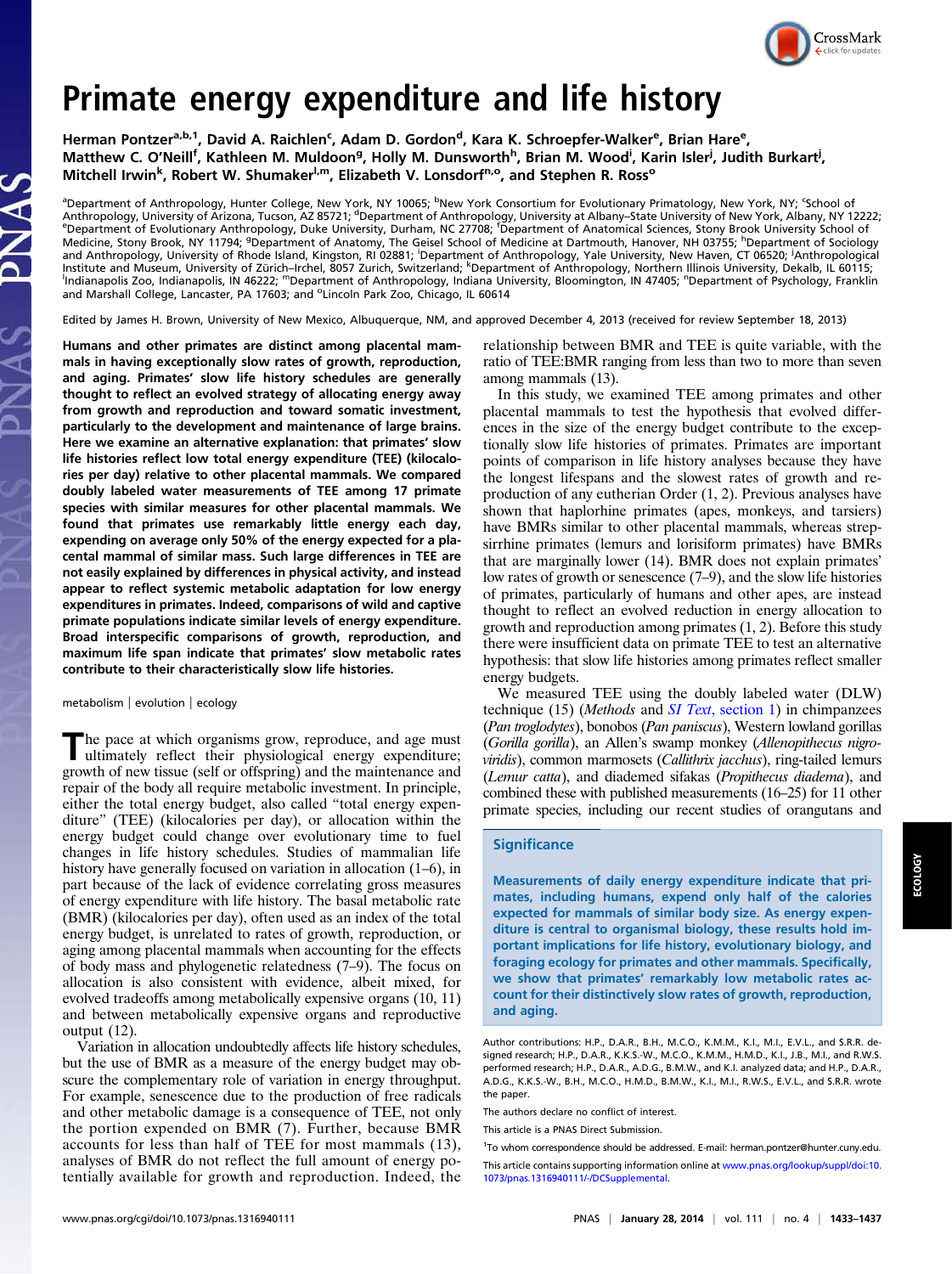humans (Table 1, [Table S1\)](http://www.pnas.org/lookup/suppl/doi:10.1073/pnas.1316940111/-/DCSupplemental/pnas.201316940SI.pdf?targetid=nameddest=ST1); this primate dataset is taxonomically diverse and captures the full range of body size for the Order. We then compared primate TEE to similar measures in other placental mammals ( $n = 67$  species, [Table S2](http://www.pnas.org/lookup/suppl/doi:10.1073/pnas.1316940111/-/DCSupplemental/pnas.201316940SI.pdf?targetid=nameddest=ST2)) and examined the relationships between TEE, life history traits, and BMR (26).

### Results and Discussion

Primate TEE was only half of that expected for their body mass (mean:  $50.4 \pm 17.8\%$ ; Table 1), substantially less than other placental mammals  $[F(1,82) = 35.3, P < 0.001;$  Fig. 1]. Phylogenetically controlled and traditional statistical analyses indicate that primate TEE is significantly lower than other eutherian mammals (SI Text[, section 2](http://www.pnas.org/lookup/suppl/doi:10.1073/pnas.1316940111/-/DCSupplemental/pnas.201316940SI.pdf?targetid=nameddest=STXT)). When analysis of covariance (ANCOVA) models are run assuming parallel slopes for primate and nonprimate eutherians, the difference in intercept between primates and nonprimates is significant using both phylogenetic  $(P = 0.015)$ or non-phylogenetic models ( $P < 0.001$ ; Fig. 1 and [Fig. S1\)](http://www.pnas.org/lookup/suppl/doi:10.1073/pnas.1316940111/-/DCSupplemental/pnas.201316940SI.pdf?targetid=nameddest=SF1). By contrast, primate BMR was similar to that of other placental mammals (Fig. 1), although as in previous studies we found marginally lower BMR among strepsirrhine primates (SI Text[, section 2](http://www.pnas.org/lookup/suppl/doi:10.1073/pnas.1316940111/-/DCSupplemental/pnas.201316940SI.pdf?targetid=nameddest=STXT) and  $Fig. S1$ .

The difference in TEE between primates and other placental mammals tends to increase with body size (Fig. 1), but the difference in TEE:Mass slopes between primates and nonprimates did not achieve statistical significance (phylogenetically controlled analysis:  $P = 0.182$ ; non-phylogenetic analysis:  $P = 0.104$ ; SI Text[, section 2\)](http://www.pnas.org/lookup/suppl/doi:10.1073/pnas.1316940111/-/DCSupplemental/pnas.201316940SI.pdf?targetid=nameddest=STXT) and is driven largely by the smallest primate in our sample. When mouse lemurs (the only primate species with TEE above the placental trendline) are removed, the difference in TEE:Mass slopes between primate and nonprimate samples does not approach significance (phylogenetically controlled analysis:  $P = 0.581$ ; non-phylogenetic analysis:  $P = 0.519$ ; Fig. 1 and *SI Text*[, section 2](http://www.pnas.org/lookup/suppl/doi:10.1073/pnas.1316940111/-/DCSupplemental/pnas.201316940SI.pdf?targetid=nameddest=STXT)). We note that mouse lemurs are also the only primate in our sample that regularly undergoes torpor (16), but this lower metabolic state was excluded from our analyses ([SI](http://www.pnas.org/lookup/suppl/doi:10.1073/pnas.1316940111/-/DCSupplemental/pnas.201316940SI.pdf?targetid=nameddest=STXT) Text[, section 1\)](http://www.pnas.org/lookup/suppl/doi:10.1073/pnas.1316940111/-/DCSupplemental/pnas.201316940SI.pdf?targetid=nameddest=STXT). Excluding torpid TEE is a conservative approach in our analyses testing for decreased primate TEE. Future analyses might examine how the use of torpor affects average TEE over longer time periods in this species.

Some of the primate populations included here are captive, but the reduction in TEE is simply too great to be explained by differences in physical activity. With TEE only 50% that of other mammals, primates in this sample would need to increase their activity to levels unseen among mammals to approach the habitual energy throughput of other species: traditional Hadza hunter–gatherers would need to run an additional 45 km each day (equivalent to a daily marathon); chimpanzees in our sample would need to travel an additional 48 km/d, more than 10 times the average daily travel distance for wild chimpanzees ([SI Text](http://www.pnas.org/lookup/suppl/doi:10.1073/pnas.1316940111/-/DCSupplemental/pnas.201316940SI.pdf?targetid=nameddest=STXT), [section 3,](http://www.pnas.org/lookup/suppl/doi:10.1073/pnas.1316940111/-/DCSupplemental/pnas.201316940SI.pdf?targetid=nameddest=STXT) [Table S3](http://www.pnas.org/lookup/suppl/doi:10.1073/pnas.1316940111/-/DCSupplemental/pnas.201316940SI.pdf?targetid=nameddest=ST3)). Moreover, TEE measurements among captive and wild populations do not indicate a decrease in TEE for populations raised in captivity, at least in our primate sample. For example, captive lemurs average 20% greater TEE than their wild counterparts (Table 1;  $P = 0.003$ , t test), which is consistent with the similarity in TEE among hunter–gatherer and Western human populations reported previously (23), the similarity in TEE among US zoo-living chimpanzees and those in large seminatural African sanctuaries, and with similarities in TEE among captive and wild populations of other mammals ([SI](http://www.pnas.org/lookup/suppl/doi:10.1073/pnas.1316940111/-/DCSupplemental/pnas.201316940SI.pdf?targetid=nameddest=STXT) Text[, section 3](http://www.pnas.org/lookup/suppl/doi:10.1073/pnas.1316940111/-/DCSupplemental/pnas.201316940SI.pdf?targetid=nameddest=STXT)). Further, long-term studies of food intake among wild populations of mountain gorillas, chimpanzees, orangutans, baboons, and spider monkeys indicate daily energy expenditures similar to measures of TEE in our primate sample ([Fig. S2](http://www.pnas.org/lookup/suppl/doi:10.1073/pnas.1316940111/-/DCSupplemental/pnas.201316940SI.pdf?targetid=nameddest=SF2), [Table S4,](http://www.pnas.org/lookup/suppl/doi:10.1073/pnas.1316940111/-/DCSupplemental/pnas.201316940SI.pdf?targetid=nameddest=ST4) and SI Text[, section 3](http://www.pnas.org/lookup/suppl/doi:10.1073/pnas.1316940111/-/DCSupplemental/pnas.201316940SI.pdf?targetid=nameddest=STXT)). And finally, within our primate sample there was no difference in TEE between captive and wild populations [ANCOVA with Mass:  $F(1,16) = 0.43$ ,  $P = 0.52$ ]. Rather than low levels of physical activity, the magnitude of difference in primate TEE suggests a systemic reduction in cellular metabolism.

Residual TEE and BMR were correlated among species ([SI](http://www.pnas.org/lookup/suppl/doi:10.1073/pnas.1316940111/-/DCSupplemental/pnas.201316940SI.pdf?targetid=nameddest=STXT) Text[, section 2](http://www.pnas.org/lookup/suppl/doi:10.1073/pnas.1316940111/-/DCSupplemental/pnas.201316940SI.pdf?targetid=nameddest=STXT) and [Fig. S3](http://www.pnas.org/lookup/suppl/doi:10.1073/pnas.1316940111/-/DCSupplemental/pnas.201316940SI.pdf?targetid=nameddest=SF3)), but BMR and TEE did not show the same pattern of variation for primates and nonprimates (Fig. 1 and [Figs. S1](http://www.pnas.org/lookup/suppl/doi:10.1073/pnas.1316940111/-/DCSupplemental/pnas.201316940SI.pdf?targetid=nameddest=SF1) and [S2\)](http://www.pnas.org/lookup/suppl/doi:10.1073/pnas.1316940111/-/DCSupplemental/pnas.201316940SI.pdf?targetid=nameddest=SF2). Primates have greater BMR, relative to TEE, than other placental mammals [\(Fig. S3\)](http://www.pnas.org/lookup/suppl/doi:10.1073/pnas.1316940111/-/DCSupplemental/pnas.201316940SI.pdf?targetid=nameddest=SF3), which may reflect the metabolic cost of their larger brains. A systemic decrease in cellular metabolic rates would be expected to reduce both TEE and BMR among primates, and indeed both TEE and BMR are lower in less-encephalized strepsirrhine primates than in nonprimate placental mammals (ref. 14; Fig. 1 and [Fig. S1\)](http://www.pnas.org/lookup/suppl/doi:10.1073/pnas.1316940111/-/DCSupplemental/pnas.201316940SI.pdf?targetid=nameddest=SF1). The

Percent

| <b>Species</b>              | Population              | N   | Mass, kg | TEE, kcal/d | expected* | Refs. |
|-----------------------------|-------------------------|-----|----------|-------------|-----------|-------|
| Microcebus murinus          | Wild                    | 18  | 0.064    | 28          | 113       | 16    |
| Lepilemur ruficaudatus      | Wild                    | 9   | 0.77     | 121         | 70        | 19    |
| Eulemur sp.                 | Wild                    | 11  | 1.84     | 146         | 43        | 17    |
| Lemur catta                 | Wild                    | 11  | 2.24     | 146         | 37        | 17    |
| Propithecus diadema         | Wild                    | 6   | 4.90     | 346         | 48        |       |
| Alouatta palliata           | Wild                    | 5   | 7.12     | 602         | 62        | 18    |
| Papio cynocephalus          | Wild                    | 6   | 12.0     | 813         | 56        | 25    |
| Homo sapiens                | Hadza foragers          | 30  | 46.6     | 2,212       | 53        | 23    |
| Callithrix jacchus          | Laboratory              | 5   | 0.45     | 51          | 45        |       |
| Lemur catta                 | <b>Research station</b> | 5   | 2.21     | 217         | 56        |       |
| Macaca radiata              | Laboratory              | 5   | 4.20     | 251         | 39        | 21    |
| Allenopithecus nigroviridis | Zoo                     |     | 7.90     | 524         | 50        |       |
| Macaca mulatta              | Laboratory              | 11  | 14.4     | 607         | 36        | 22    |
| Papio anubis                | <b>Research station</b> | 8   | 16.2     | 832         | 45        | 20    |
| Pan paniscus                | Sanctuary               | 4   | 38.0     | 1,767       | 49        |       |
| Pan troglodytes             | Sanctuary and zoo       | 10  | 57.1     | 2,386       | 49        |       |
| Homo sapiens                | Westerners              | 195 | 72.2     | 2,482       | 42        | 23    |
| Pongo pygmaeus              | Zoo                     | 3   | 74.8     | 1,984       | 33        | 24    |
| Gorilla gorilla             | Zoo                     | 5   | 123.7    | 3,160       | 35        |       |

### Table 1. Primate TEE data

Populations in boldface were considered captive in comparisons of captive and wild TEE.

\*The percent expected is calculated relative to the nonprimate TEE:Mass regression (Fig. 1). See [Table S1](http://www.pnas.org/lookup/suppl/doi:10.1073/pnas.1316940111/-/DCSupplemental/pnas.201316940SI.pdf?targetid=nameddest=ST1) for additional data.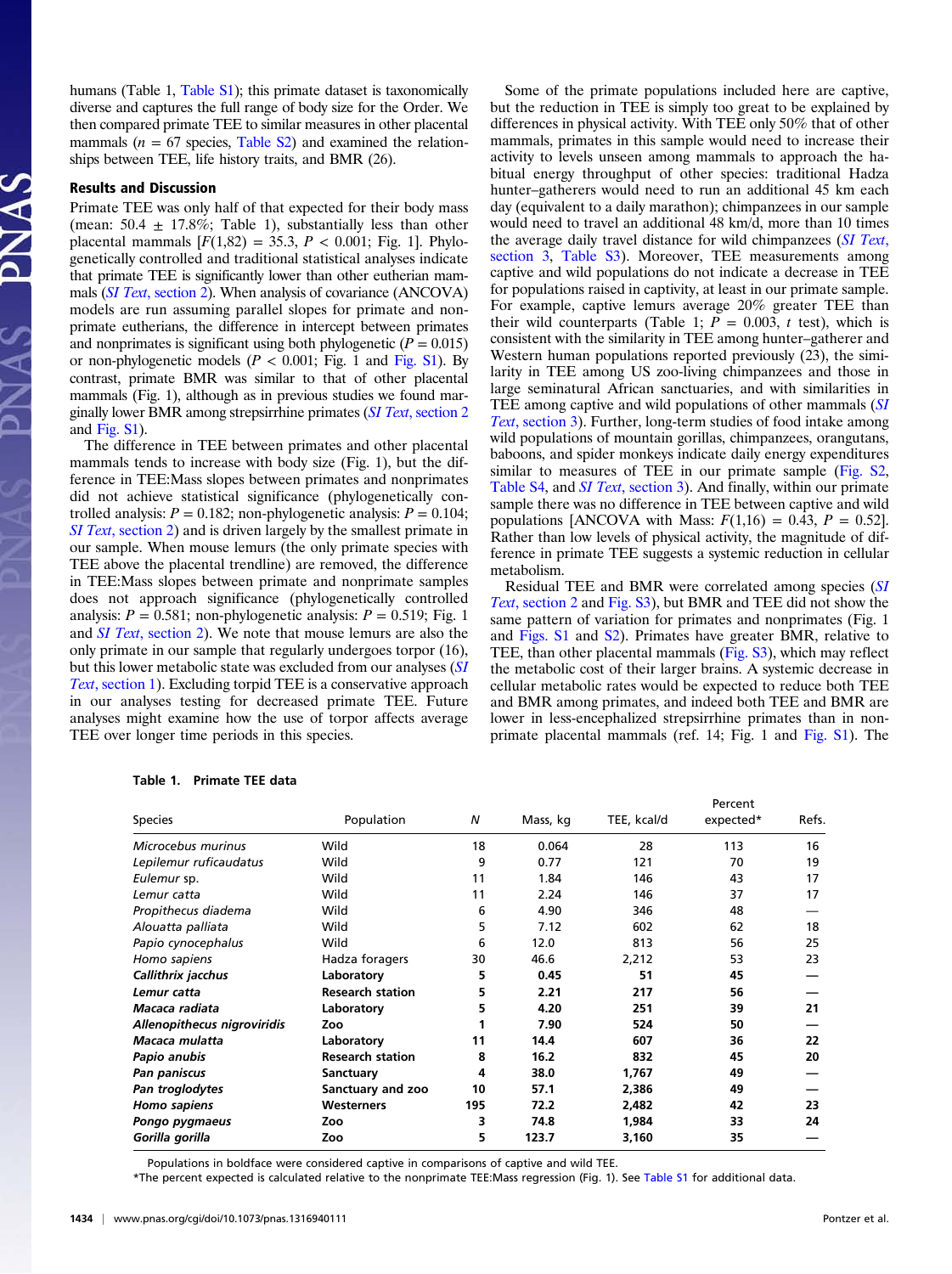

Fig. 1. Primate TEE and BMR. (A) TEE vs. body mass for primates (red,  $n = 17$  species, 19 populations) and nonprimate eutherian mammals (gray,  $n = 67$ ); shaded areas indicate 95% confidence regions for the ordinary least squares (OLS) regressions. The dotted line represents primate OLS regression excluding mouse lemurs. Open primate symbols indicate captive primate populations. (B) Density plots of standardized residuals (Z scores) from the nonprimate re-gression. ANCOVA and residuals show a significant shift in TEE for primates (SI Text[, section 2](http://www.pnas.org/lookup/suppl/doi:10.1073/pnas.1316940111/-/DCSupplemental/pnas.201316940SI.pdf?targetid=nameddest=STXT) and [Fig. S1](http://www.pnas.org/lookup/suppl/doi:10.1073/pnas.1316940111/-/DCSupplemental/pnas.201316940SI.pdf?targetid=nameddest=SF1)). (C) BMR vs. body mass; symbols as in A ( $n = 43$ primates, 407 nonprimates). (D) Standardized residuals (Z scores) from the nonprimate BMR regression.

increase in brain size in haplorhine primates (apes and monkeys) may have subsequently increased their BMR to the level seen in other placental mammals. Regardless, BMR, like physical activity, does not explain primates' large reduction in TEE. Instead, some third component of TEE, separate from BMR and physical activity, may be influencing metabolic differences between primates and other mammals. One hypothesis is that variation in the circadian fluctuation in cellular metabolic rates (27, 28) leads to variation in TEE that is independent of BMR (which is measured at the nadir of metabolic activity) and physical activity. This view is consistent with the wide range of TEE:BMR ratios observed among mammals (13).

Low TEE accounts for much of primates' slow life histories. Current life history frameworks (refs. 1–6; SI Text[, section 4](http://www.pnas.org/lookup/suppl/doi:10.1073/pnas.1316940111/-/DCSupplemental/pnas.201316940SI.pdf?targetid=nameddest=STXT)) model an organism's rate of production (either growth or reproduction) as a power-law function of its size,

$$
dM/dt = a \cdot M^c \tag{1}
$$

where  $M$  is body mass,  $t$  is time,  $a$  is relatively invariant across species, and the exponent c is generally  $\sim$ 0.75. As noted above, relative to body size  $(M)$  primate life histories are slower than in other mammals (Fig.  $2A-C$ ). However, Eq. 1 can be rewritten in terms of TEE as

$$
dM/dt = \sigma \cdot h \cdot \text{TEE}
$$
 [2]

where TEE is a power-law function of body mass such that  $TEE =$  $b M<sup>c</sup>$ , h is the percentage of TEE allocated to production, and  $\sigma$  is

a constant relating tissue growth to energy investment, (grams per kilocalories). In this case  $a = \sigma h b$ . Reformulating Eq. 1 this way allows us to consider the effects of allocation  $(h)$  and energy throughput (TEE) separately. Following Eq. 2, growth (grams per day) and reproductive output (grams per day) are expected to increase with TEE. Both predictions are borne out; primate reproductive output and growth rate are similar to those of other eutherian mammals when plotted against estimated TEE (Fig. 2). Differences in TEE also account for long primate lifespans. If senescence is a function of accumulated metabolic damage (3, 7), then mortality rate should increase with the cellular metabolic rate. Assuming the number of cells per gram of body mass is essentially constant across species, cellular metabolic rate (kilocalories per cell per day), and thus mortality rate, should be proportional to estimated TEE/M. Conversely, maximum life span would be expected to increase with M/TEE (i.e., the inverse of mortality rate), consistent with our findings (Fig. 2).

Our results do not diminish the importance of variation in allocation  $(h \text{ in Eq. 2})$  in shaping life histories. TEE is correlated with growth, reproduction, and senescence among mammals after controlling for body mass, but only the relationship with reproduction remains significant after controlling for phyloge-netic relatedness ([Figs. S4](http://www.pnas.org/lookup/suppl/doi:10.1073/pnas.1316940111/-/DCSupplemental/pnas.201316940SI.pdf?targetid=nameddest=SF4) and [S5,](http://www.pnas.org/lookup/suppl/doi:10.1073/pnas.1316940111/-/DCSupplemental/pnas.201316940SI.pdf?targetid=nameddest=SF5) SI Text[, section 5](http://www.pnas.org/lookup/suppl/doi:10.1073/pnas.1316940111/-/DCSupplemental/pnas.201316940SI.pdf?targetid=nameddest=STXT)). This lack of a strong correlation between TEE and life history traits likely reflects variation in energy allocated to production and maintenance (7, 29). That is, the grade shift in primate life histories may reflect a similar shift in throughput (TEE), whereas variation at finer phylogenetic scales (e.g., between species) may be largely driven by differences in allocation (h). Results here underscore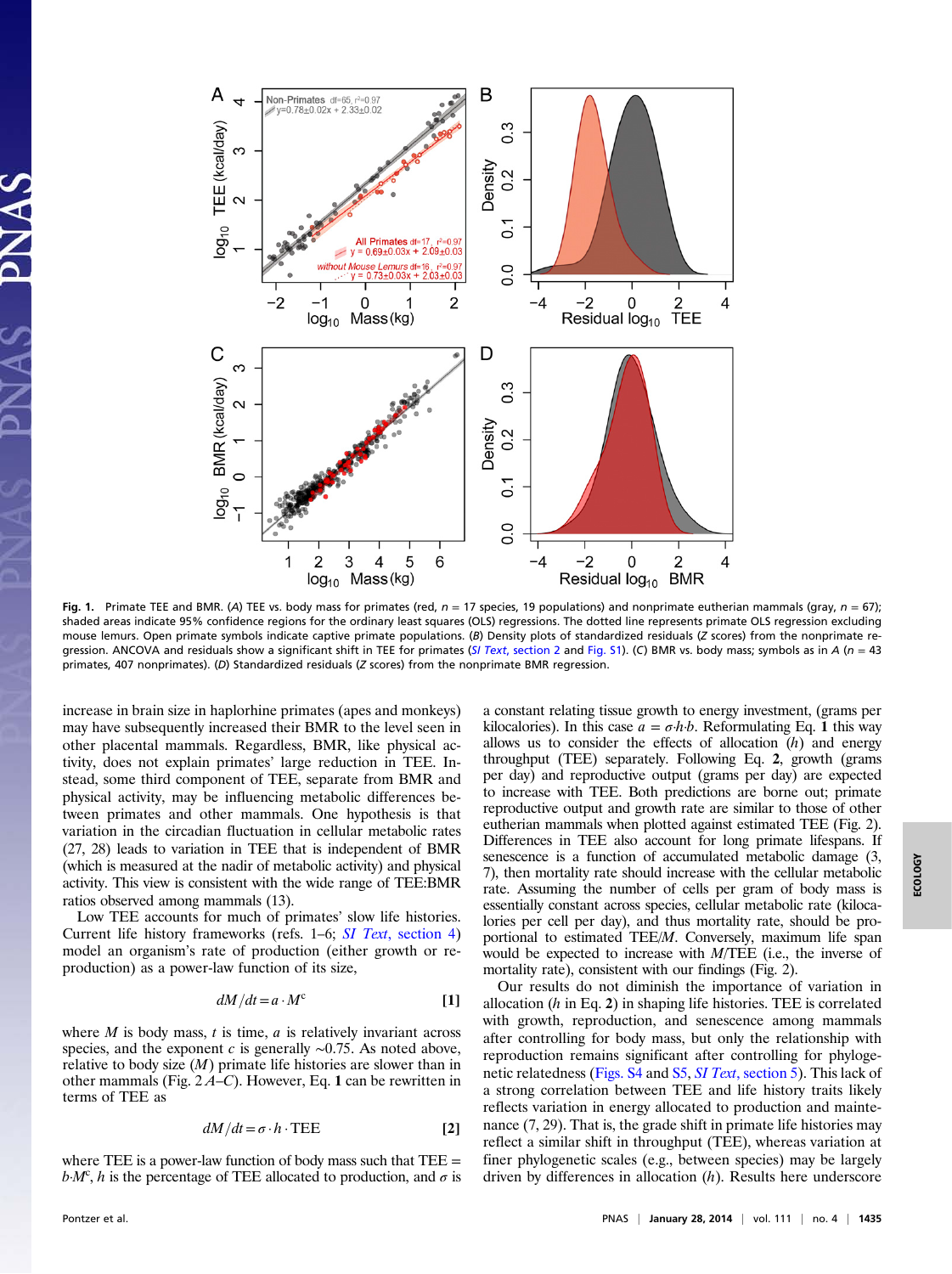

Fig. 2. Primate life history and TEE. Life history traits (9) for primates (red) and other eutherian mammals (gray) vs. mass (A–C), estimated TEE (D and E) or mass/estimated TEE (F); see Fig. 1 for estimation equations. Shaded areas indicate 95% confidence regions for the OLS regression.

the need to integrate TEE and allocation in models of mammalian life history evolution. Such an approach has already proven useful in studies of tropical birds, whose slow life histories are reflected in lower metabolic rates and increased investment in somatic maintenance (30).

Primates' remarkably low TEE holds broad implications for their ecology (3), and untangling proximate physiological mechanisms and ultimate evolutionary causes involved will require additional work. Initial work on orangutans suggested that reduced TEE was an evolved strategy to reduce the risk of starvation in unpredictable environments (24, 31), but it is unclear whether this explanation holds more broadly for the Order. Humans fit the primate pattern of low TEE (Table 1), consistent with our species' slow growth and long lifespans. Results here indicate intriguing variation in TEE for humans and apes (percent expected values in Table 1), but additional measurements of ape TEE are needed to test hypotheses regarding the evolution of energy expenditure and life history with adequate statistical power. Previous work in hominoid energetics has focused on evolutionary changes in allocation (10–12), but changes in throughput may have also been critical in shaping our lineage.

### Methods

TEE for healthy, adult, nonpregnant, nonlactating adults was calculated using the DLW method (15) over periods of 7–14 d. Institutional Animal Care and Use Committee (IACUC) approvals (Hunter College, Lincoln Park Zoo, Tchimpounga Sanctuary, Lola Ya Bonobo Sanctuary, Duke University, Duke Lemur Center, University of Zurich, St. Louis Zoo, McGill University) were obtained before data collection. Subjects were dosed with sufficient  ${}^{2}H_{2}O$ and  $H_2$ <sup>18</sup>O to achieve recommended initial enrichments for their body mass (15). Doses for chimpanzees, bonobos, gorillas, and the Allen's swamp monkey were administered orally (24). Doses for marmosets and diademed sifakas were injected s.c. For most subjects, urine samples (ad libitum; one before dosing and two to four postdose) were pipetted from clean, dry collection surfaces and frozen (−5 °C) until analysis using gas-isotope mass spectrometry or cavity ring-down spectroscopy; in some cases blood or saliva samples were used. The slope-intercept method was used to calculate the rates of <sup>2</sup>H and <sup>18</sup>O depletion, and the rate of CO<sub>2</sub> production was calculated using equation 17.15 in ref. 15. TEE was then calculated using estimated food quotients (FQs) of 0.95 for gorillas, chimpanzees, and the Allen's swamp monkey; this estimate is based on similarity with diets of known FQs for marmosets (0.94, this study) and orangutans (0.95, ref. 24). An FQ of 0.90 was used for diademed sifakas following values for other strepsirrhines (17). See SI Text[, section 1](http://www.pnas.org/lookup/suppl/doi:10.1073/pnas.1316940111/-/DCSupplemental/pnas.201316940SI.pdf?targetid=nameddest=STXT) for additional details.

ACKNOWLEDGMENTS. We thank Maureen Leahy, Kathy Wagner, and the Regenstein Center for African Apes keepers (Lincoln Park Zoo); Randall Junge with the sifaka project; Bernard Moumbaka (Tchimpounga Chimpanzee Rehabilitation Center); David Brewer, Bobby Schopler, and Sarah Zehr (Duke Lemur Center) for their assistance administering doses and collecting samples for analysis; Rebeca Atencia (Director, Tchimpounga Chimpanzee Rehabilitation Center) and Claudine Andre (Director, Lola ya Bonobo) for supporting this project; and Kevin Stacy for assisting with efforts at the Lincoln Park Zoo. Work at Tchimpounga and Lola Ya Bonobo was performed